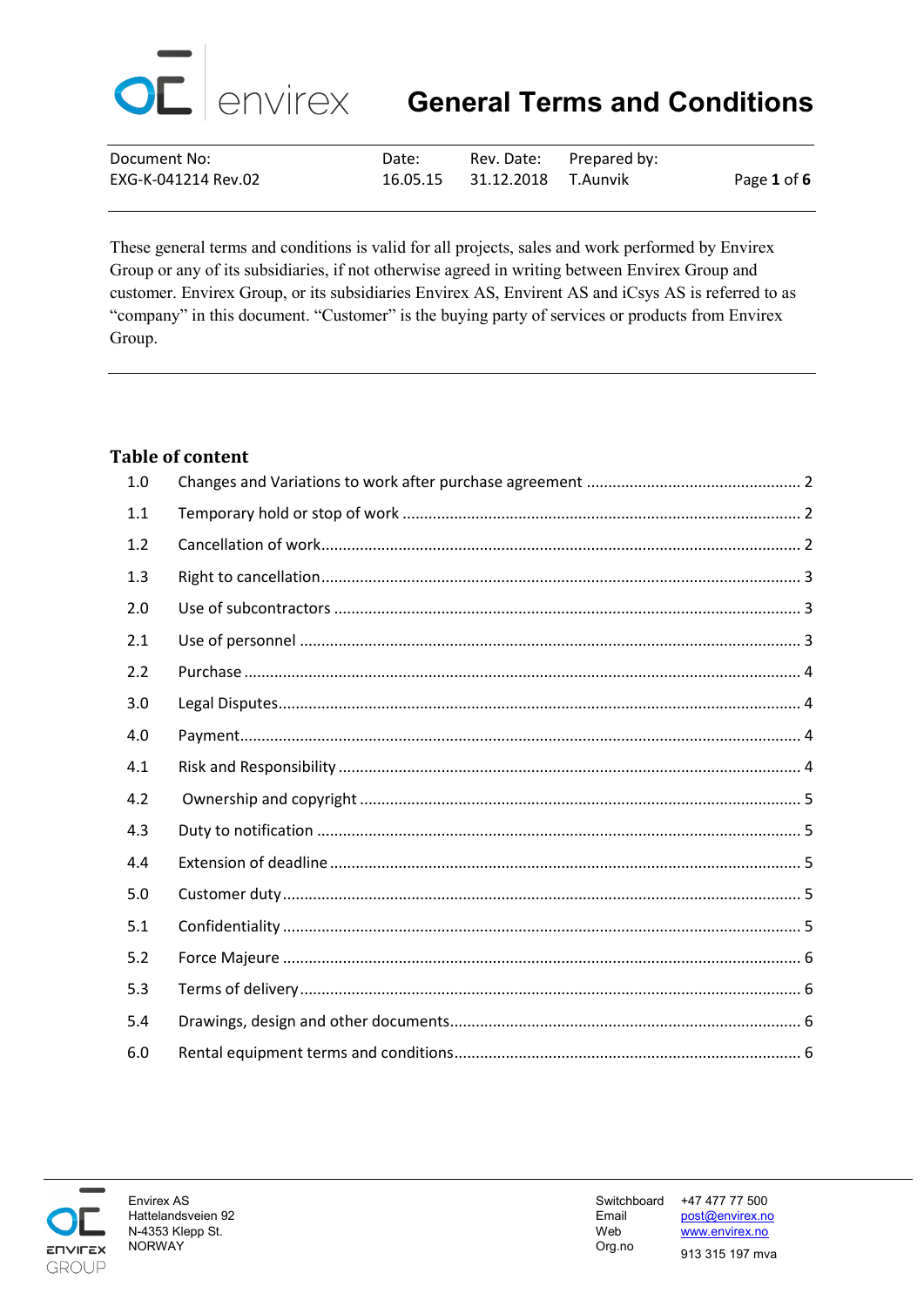

1.3/15.03.17 Page **2** of **6**

#### <span id="page-1-0"></span>**1.0 Changes and Variations to work after purchase agreement**

The purchase agreement presented by company to customer is the main contract for the work. If any terms & conditions not agreed in the purchase agreement, this general terms and conditions will apply before other written agreements. If any wordings or terms in the purchase agreement is otherwise than these general terms & conditions, the purchase agreement is the first applicable term for the work specified in the agreement between company and customer.

If any changes or variations shall be considered to the work, after signature of the agreement, any changes to scope, resources, finance or other terms & conditions, must be mutually agreed by a VOR by both parties. The VOR must refer to the original purchase agreement for the work.

Before variation order is signed, company will provide estimate of financial consequences of such changes, time table and expectations towards technical and quality effects. New estimates will overrule original estimates for work execution. Customer may also present suggestion to variation order.

All quotes presented is based on the original requested amount and parts included in offer. Any change to amount or type of parts may affect rates. Such changes will be noted in order confirmation. Delivery time in quotation is based on quotation date. Suppliers, between sales and storage capacities may change in the quotation period. Only order confirmation is valid as delivery confirmation.

## <span id="page-1-1"></span>**1.1 Temporary hold or stop of work**

Customer may order company to temporary hold or stop work execution at any time of work execution. The order must be presented in writing. Customer will advise on point of time for stop and point of time for resume work. If temporary stop will cause any extra and direct cost to company or work, customer will pay for these.

Customer may not ask company to stop the work for a longer time than the original time planned for execution for the entire work itself. If company does not accept to hold the project for such a long period, section 1.2 will apply.

#### <span id="page-1-2"></span>**1.2 Cancellation of work**

Customer may issue notice to company and advice for cancellation of work. If such notice is presented to company, company will invoice all cost related to project until cancellation, included material and personnel. All additional charges company may document has accrued to work, will be invoice to customer. In addition a 10% charge of total work cost will be paid of customer as cancellation fee. Customer may order cancellation at any time of work. Any eventual material or work already performed to customer, will be customer property when paid to company.

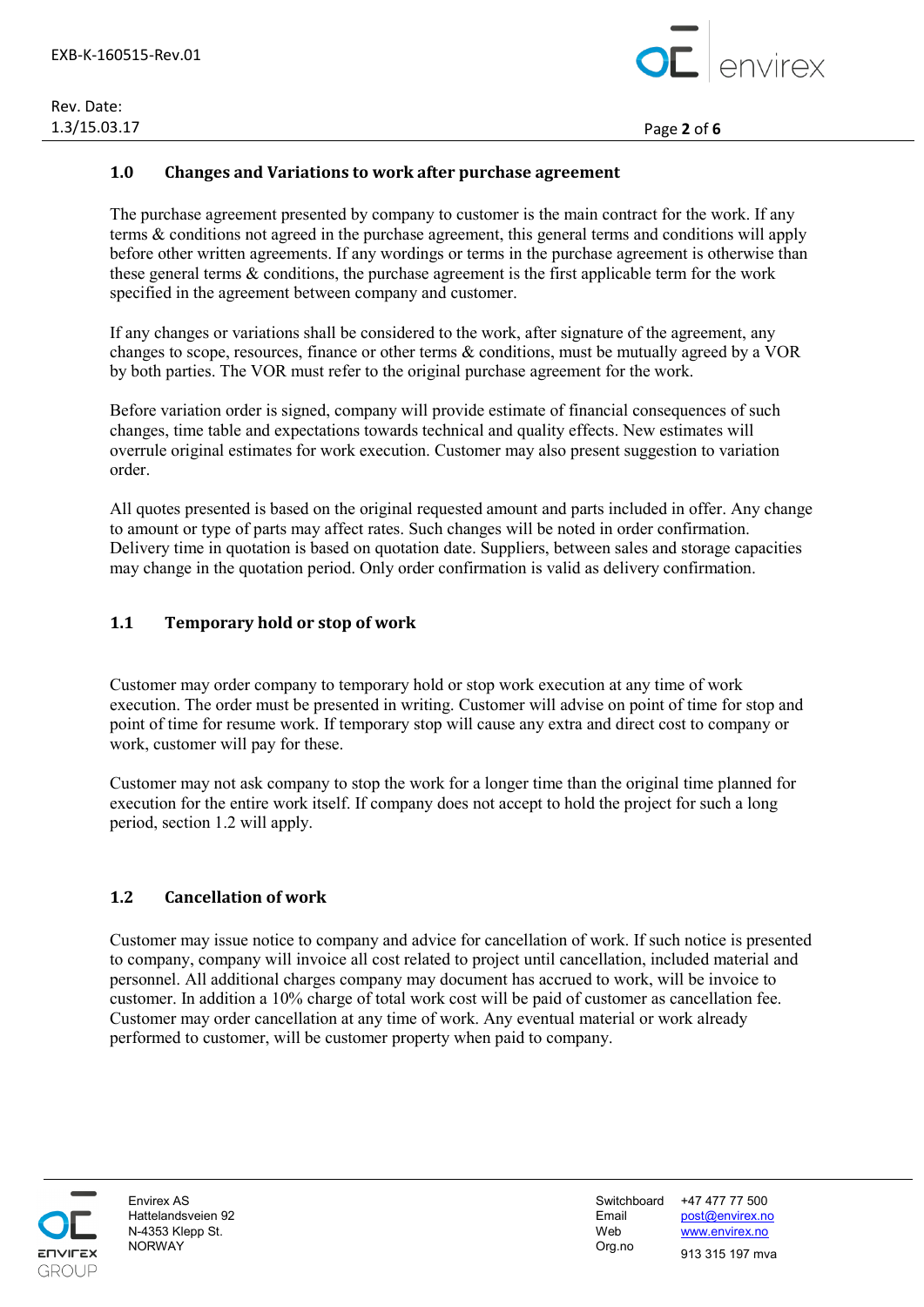

## <span id="page-2-0"></span>**1.3 Right to cancellation**

Customer is entitled to cancel the agreement without charge of work if, and limited to:

- a) Both parties agrees that company is not able to perform its contractual obligations to customer.
- b) Company is insolvent or is not able to pay its obligations or pay its employees.

If such cancellation is done, the parties will hold responsible for its own cost to work. Customer may choose to accept part of work, articles, documents, designs or other items completed, or partly completed. Customer will pay the amount for the work or items received by the cancellation.

#### <span id="page-2-1"></span>**2.0 Use of subcontractors**

Company will use subcontractors when appropriate to work. Company is responsible to ensure that subcontractor will perform work according to the works requirements for Q-HSE, customer policy, company policy, finance and competence. Company will provide overview to customer of the subcontractors in project at any time and in advance to work, if required by customer. Customer may ask to use specific subcontractors for company in the specific work. Company may decline using some subcontractors if company find it challenging to hold responsibility for the applicable subcontractor.

#### <span id="page-2-2"></span>**2.1 Use of personnel**

If any work shall be done on-site of customer site, this will be agreed prior to the purchase agreement. All requirements to certificates, PPE, travel schedules and other relevant requirements shall be presented to company before purchase agreement is defined. All relevant cost related to performance and travel to customer site will be paid by customer. Travel expenses, accommodations and such will be arranged by company and invoiced customer  $+10\%$  fee.

Charge for overtime, on-site, offshore or others will be as according to the Envirex standard rates.

Company is located in Klepp, Rogaland. This is the base for all work performed. Any travel will be calculated out from company location. If any work requires more than 1 hour travel per day, customer will pay a 10% extra fee per hour for work performed. This fee is not limited to a specified volume. If any work shall be performed off-shore or in a foreign country, special terms and conditions will apply.

Company is entitled to invoice hours where company personnel was at the applicable location at the correct time, yet prevented to perform the work. Such prevents may be weather, third party obligations, third parties' delays, power failure, customer delays, location shut-down or other external and customer hinders. Customer will hold all risk to site, if work is not performed at company location.

Personnel used by customer from company or has been used in work from company to customer, has a 18 month quarantine period for change of employer. By using company to work for customer, customer accept that customer may not hiring the personnel directly. However, if company hires personnel directly within 18 months after personnel have performed work to customer from company, customer will pay company compensation according to lost estimated income for company.



Envirex AS Switchboard +47 477 77 500 Hattelandsveien 92 Email [post@envirex.no](mailto:post@envirex.no) N-4353 Klepp St. Web [www.envirex.no](http://www.envirex.no/) NORWAY Org.no <sup>913</sup> 315 197 mva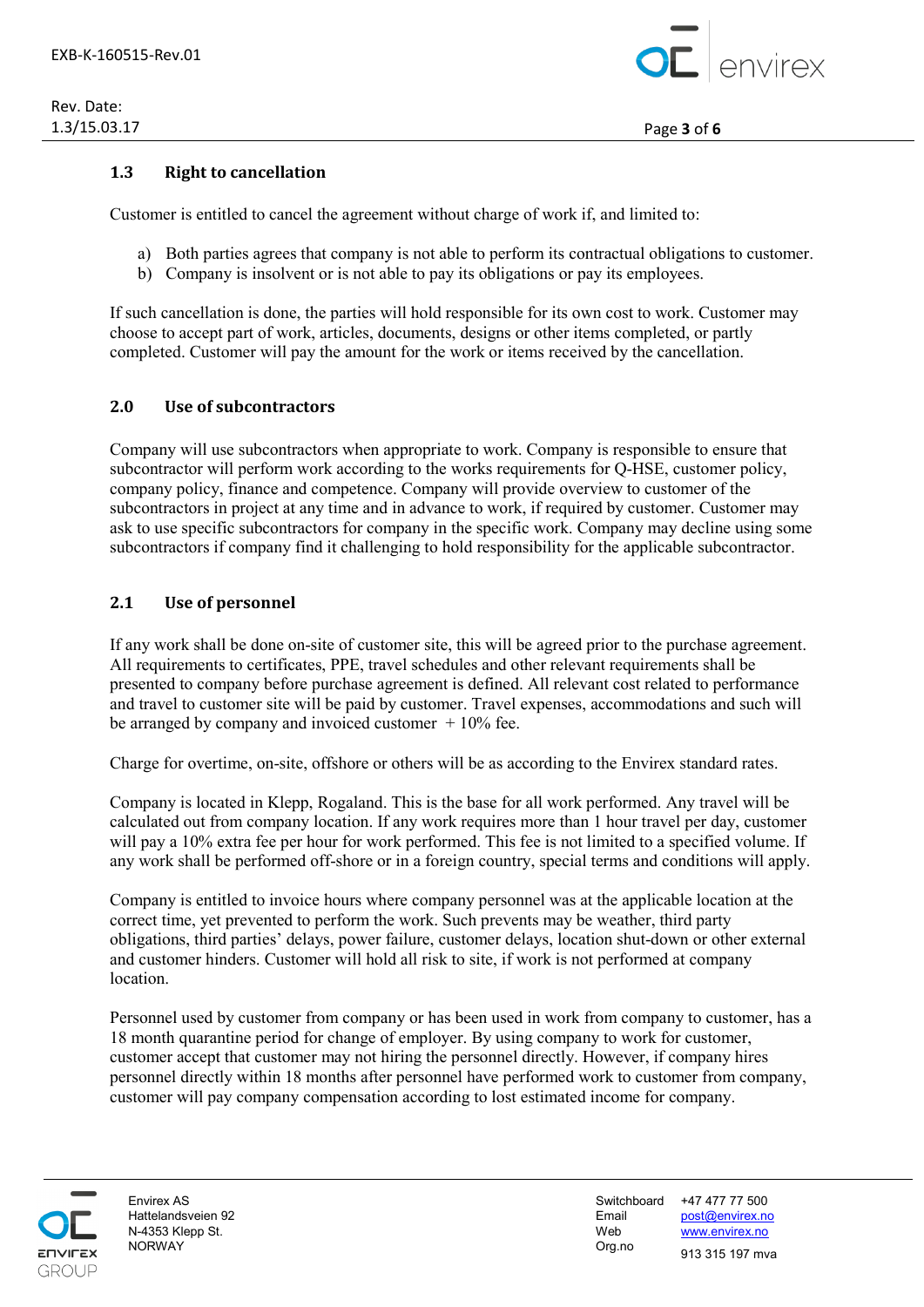# Rev. Date:



## <span id="page-3-0"></span>**2.2 Purchase**

Any purchase to project done by Envirex will be charged with a 30% service fee included, if not otherwise agreed within a frame agreement between customer and Envirex.

## <span id="page-3-1"></span>**3.0 Legal Disputes**

The obligations of the parties in the purchase agreement, and all work, is entirely controlled by Norwegian law and court. If any disputes arises between company and customer, these shall be solved by joint negotiations. If, within 30 days, such negotiations did not succeed, each party may ask to have the dispute decided by arbitration court or by a Norwegian court. Jæren Tingrett is the applicable court for any customer dispute.

## <span id="page-3-2"></span> **4.0 Payment**

All rates and cost presented by company is in Norwegian Kroner (NOK) ex 25% vat. Standard payment due date is 30 days after invoice issued. Company is entitled to invoice interest if payment is late, according to Norwegian law. Invoice will be handled by dept agency, if not paid within 14 days after due date and by company notice.

Any work that has a duration for more than 30 days or is valued more than NOK 1 million in work value will be invoice by the following milestones:

| 30% of total work value | Invoiced by work confirmation (PO or signature)              |
|-------------------------|--------------------------------------------------------------|
| 40% of total work value | Invoiced when reached 50% work schedule (defined by project) |
| 30% of total work value | Invoiced when work completed                                 |

All invoices will refer to work number, customer PO, company bank details and eventual item number according to working instructions. Hourly documentation, cost expenses and other relevant information will be attached to invoice. All international export of products or services shall be fully paid by customer in front of shipment if not otherwise agreed.

## <span id="page-3-3"></span>**4.1 Risk and Responsibility**

When customer has accepted the work and company delivered the work to customer, customer must pay all company invoices, even if the work has failures or damages after company completion. Customer hold all risk to item or work, when customer has accepted the work or item. Customer may not dispute any conditions to work or object, that customer knew or should know when accepting the work. Company is not responsible for the object or the work or its function after customer have taken over control of the work or object.



Envirex AS Switchboard +47 477 77 500 Hattelandsveien 92 Email [post@envirex.no](mailto:post@envirex.no) N-4353 Klepp St. Web [www.envirex.no](http://www.envirex.no/) NORWAY Org.no <sup>913</sup> 315 197 mva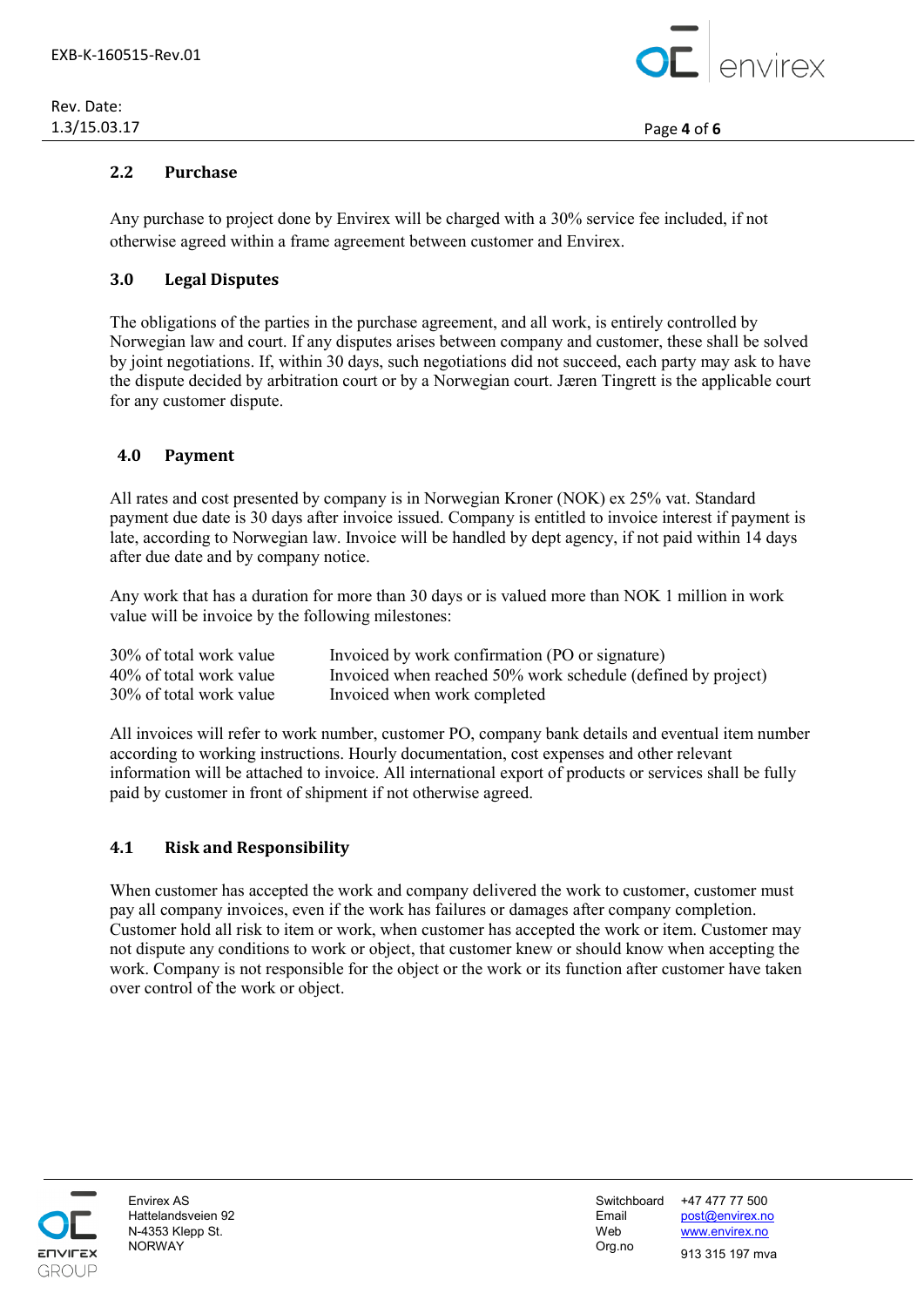

## <span id="page-4-0"></span>**4.2 Ownership and copyright**

Ownership and copyright to work or objects is company ownership until full payment has been done. Company is reserved the right to use the knowledge, competence and other effects from work to other projects unless otherwise agreed. Any knowledge not paid by customer, yet is a result of the work done is Company property. Any information or knowledge covered by confidentiality agreement is not to be used of any of the parties.

# <span id="page-4-1"></span>**4.3 Duty to notification**

If the work cannot be delivered as planned, company will inform the customer as soon as possible and within reasonable time. The notification will include cause of delay, actions implemented to reduce delay and status for delivery. If work proves not to have the technical or quality level as agreed, the very same notification duty applies.

## <span id="page-4-2"></span>**4.4 Extension of deadline**

Company may, according to 1.0 ask customer of extension in work deadline. If customer accept to expand work deadline, customer may not ask for fines or charges to company.

## <span id="page-4-3"></span>**5.0 Customer duty**

Customer shall help company to perform the work at best possible way. By this, customer shall provide company with all relevant information, preconditions and the nature of the work. If company need clarifications or any other knowledge during the work, customer shall attend to such meetings or provide the required information. Customer is also entitled to give notice to company for all factors that may appear to affect work capability.

# <span id="page-4-4"></span>**5.1 Confidentiality**

Any information or knowledge that the parties get known to during the work shall be threatened as confidential and not being published to third parties without customer or company approval. Any such information shall not be given to another party unless:

- a) Information is available for the party on the point of time the information was known
- b) Are or will be public known without any of the parties being the one making information public
- c) Information received from third party without duty of confidentiality

The parties may however share confidential information to own employees, subcontractors or third parties, if it is necessary for the performance of the work. However, in such case the party is responsible of safeguarding that the receiving party is under the very same confidentiality agreement.

Confidentiality is valid for a minimum of 10 years, unless otherwise agreed. Clause in this section is however not applicable, if information must be shared to other parties according to Norwegian law.